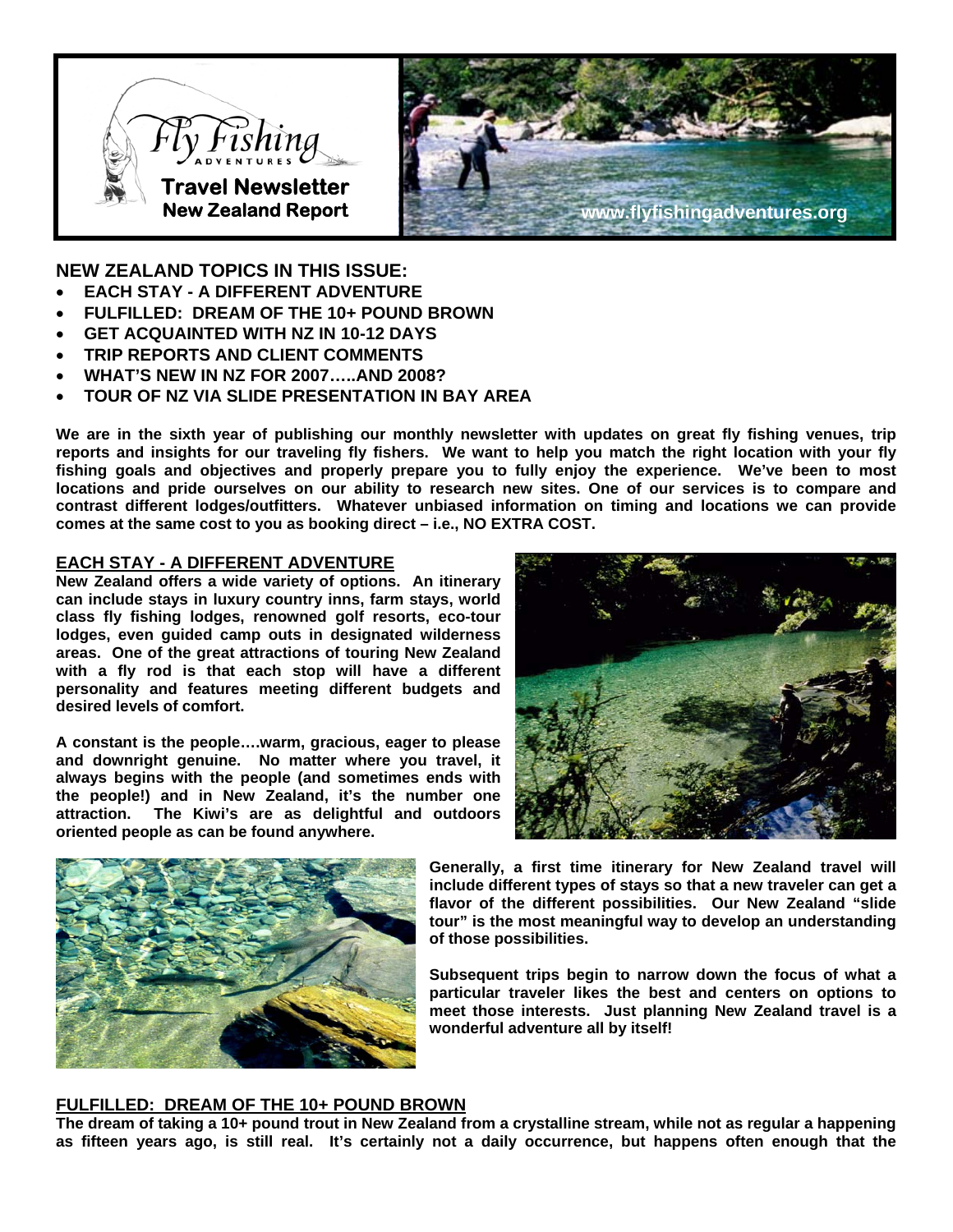**possibility is always there. For instance, a small, personal lodge such as Murphy's has recorded 5 fish weighing over ten pounds this season, as of this writing.** 



**Russell Schreck, on his second NZ visit, had already had, by almost any standards, a wonderful trip. He had released 7 fish weighed at over seven pounds and, overall, had an enjoyable stay at two very different NZ lodges as well as a few non-fishing stops (his trip report is referenced below). However, nothing tops this highlight while fishing with Frank Murphy. It's not just that he released a fish weighing over 10# - it's the classic NZ manner in which this fish was taken on a dry fly. Ten pound fish are, on rare occasion, caught in many places on the globe, but stalking big trout in skinny water NZ-style is unique.** 

**Russell was stationed in crystal clear water less than knee deep. Twenty-five feet upstream from where he stood a giant, broad back swayed in the current, just under the surface. He watched as the fish moved a little to the left, his lips visible as he sipped from the surface. Next, he moved a little to the right, and again, rings disturbed the glassy surface. This sort of thing in close quarters can make your knees weak and Russell felt the pressure – a bad cast and he** 

**would send this prize to an overhanging bank to sulk. And, all of us have made many of those bad casts in NZ – its part of the game.** 

**However, Russell's Royal Wulff landed about four inches left of the trophy brown and just upstream. The fish moved left, his nose came up, and bingo, the hook was set and the fish exploded with resistance. About half an hour later, after many anxious moments involving logs and chases up and down stream, the fish was finally in the net. Thirty inches and 10 pounds, 3 ounces. Dream fulfilled! (photo at left).** 



**John French Barbara Renfrew Wayne Badovinus**

### **GET ACQUAINTED WITH NZ IN 10-12 DAYS**

**One of the most common questions that is asked regarding NZ travel is "how long do I need?" The answer is 'how ever much time you have, we can fill with delightful experiences and world class stalking and sight fishing.' If you have unlimited time available, three weeks makes for an excellent stay and allows you to visit both islands. Excellent communications are available making it easy to stay in touch with responsibilities at home.** 

**However, for those still maintaining "real life" responsibilities, you can get acquainted with NZ in a meaningful way with a 10-12 day itinerary. In those cases, we usually just focus on the South Island and limit our number of stays to two or three different places.** 

**Sample itineraries are available for almost any time frame or budget – just ask if you'd like to receive one.** 

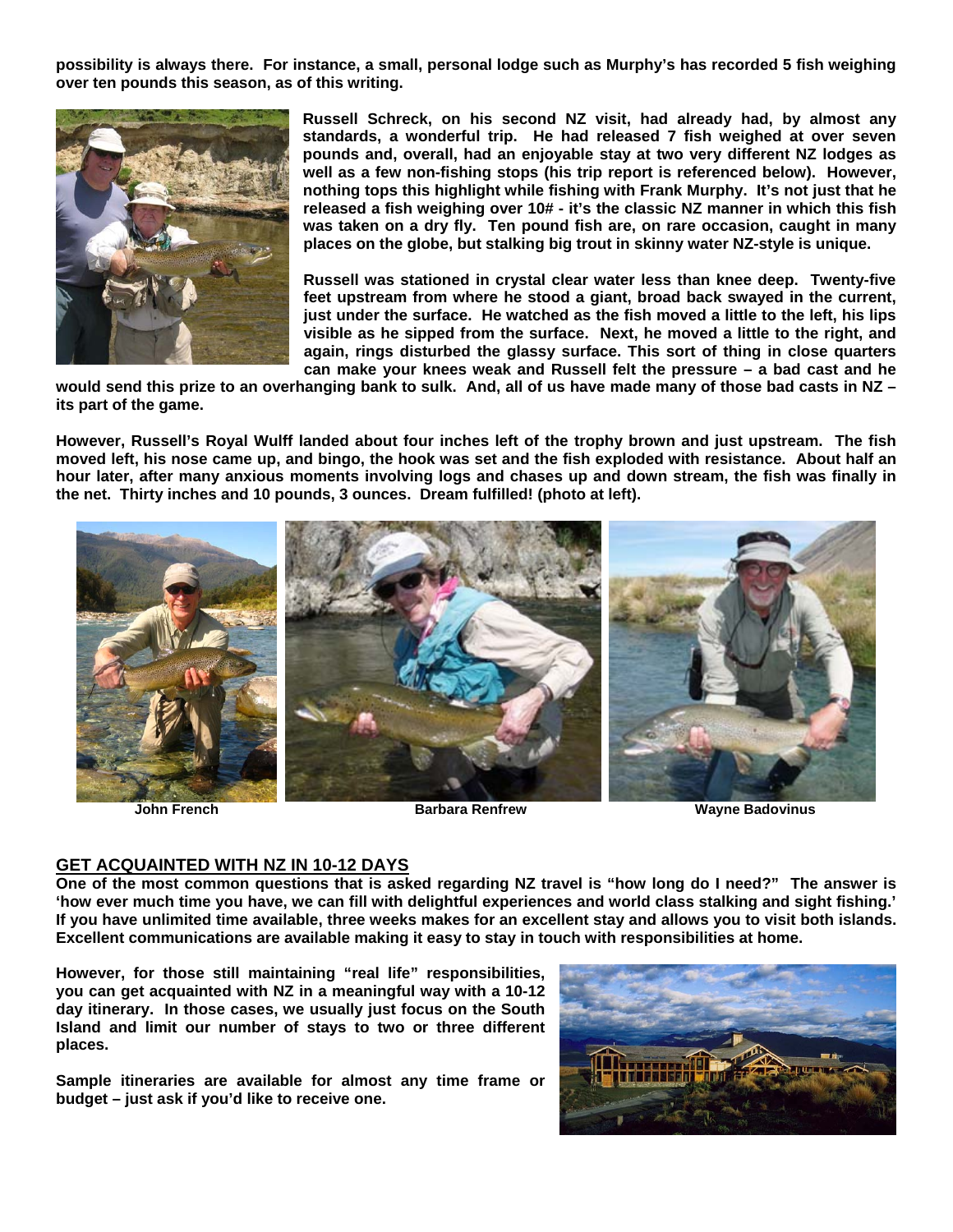# **TRIP REPORTS AND CLIENT COMMENTS**

**At the bottom of the New Zealand page on our website, [www.flyfishingadventures.org](http://www.flyfishingadventures.org/), are many recaps and descriptions of the overall New Zealand experience. Many are in the form of client reports, people who have provided meaningful and, in some cases, detailed feedback on their trips.** 



**Anne and Andy Baxter just returned from their first New Zealand trip. Andy joined that rare group that has been fortunate enough to take a 10 pound fish, his a rainbow (left). Their detailed report has been added to the site.** 

**Russ Schreck (see above) has also done an excellent job of describing the two entirely different lodge experiences he encountered – the small, rural, family run operation as opposed to one of NZ's most renowned, traditional fly fishing lodges. His report is also up for review on the New Zealand page.** 

**Probably the most outstanding day I have heard about this season took place while Don Nelson (right) was fishing with one of NZ's outstanding independent guides. Fishing on a small stream in a spectacular river valley with the Alps creating a glacier capped backdrop (a place featured several times in our book, THE HUNT-**

**www.ffhunt.com), Don really "hit it right." Ten browns released, all except one taken on dry flies, with a total weight of over 65 pounds. The collection included six fish over seven pounds topped by a nine pounder.** 



**ACCURATE EXPECTANCIES: While it's always fun to explore the top end possibilities, it must be pointed out that New Zealand, like most of the world's** 

**great fisheries, is "conditions sensitive." When you hit the perfect conditions, amazing things are possible. However, I'll stick to my "average day" description of trophy fishing with a quality guide – i.e., on an "average day" in NZ, you'll stalk and fish to 15-17 fish, get 4 or 5 to eat, and land 1 to 3. Of course, casting and fishing skills can play a role in the percentages.** 

## **WHAT'S NEW IN NZ FOR 2007…..AND 2008**

**A potpourri of info about new options and possibilities in NZ:** 

**Lake Rotoroa Lodge: This classic fly fishing lodge has added its own copter for fly outs. This has reduced the cost of copter fly outs, depending on destination, by 30-50%.** 

**Grasmere: One of NZ's high end retreats near Arthurs Pass has negotiated access through a neighboring farm to a previously inaccessible portion of the lower Broken River. Grasmere's fly fishing is handled by one of NZ's finest group of independent guides.** 

**Air New Zealand Business Class: The "2 for 1" program for full reclining (lay flat) business class seats through American Express Platinum Card has already been approved for next season – no waiting like we had to do this year.** 



**Guided Camp Outs: There are many camp out and hut options, but one of the more spectacular may be a guided two or three night stay in the designated "Wilderness Area" of Fiordland – this is country that even helicopter access is not allowed so it's all yours (if you like a little roughing it).** 

**Riverview Lodge: Will be adding its own lodge copter for the 2008 season making copter fly outs more reasonably priced and easily accessible.** 

**Paul McLachlan: Paul is one of NZ's top independent guides and has converted part of their 4 acre Timaru parcel into accommodations with two private rooms for guests/fisherman. All meals can be included.** 

**New copter programs: For those fond of using copters to drop into some of the more inaccessible waters, many pilots are offering up a new approach – have the copter stay with you for the entire day rather than just a drop off and pick-up. In some areas, this allows you to cherry pick pools near a rivers headwaters where the productive runs are very far apart. Or, fish two or more rivers in the same day in the same general area. Prices vary, but most are based on 2 hours running time for apprx. \$2400-2800NZ.**